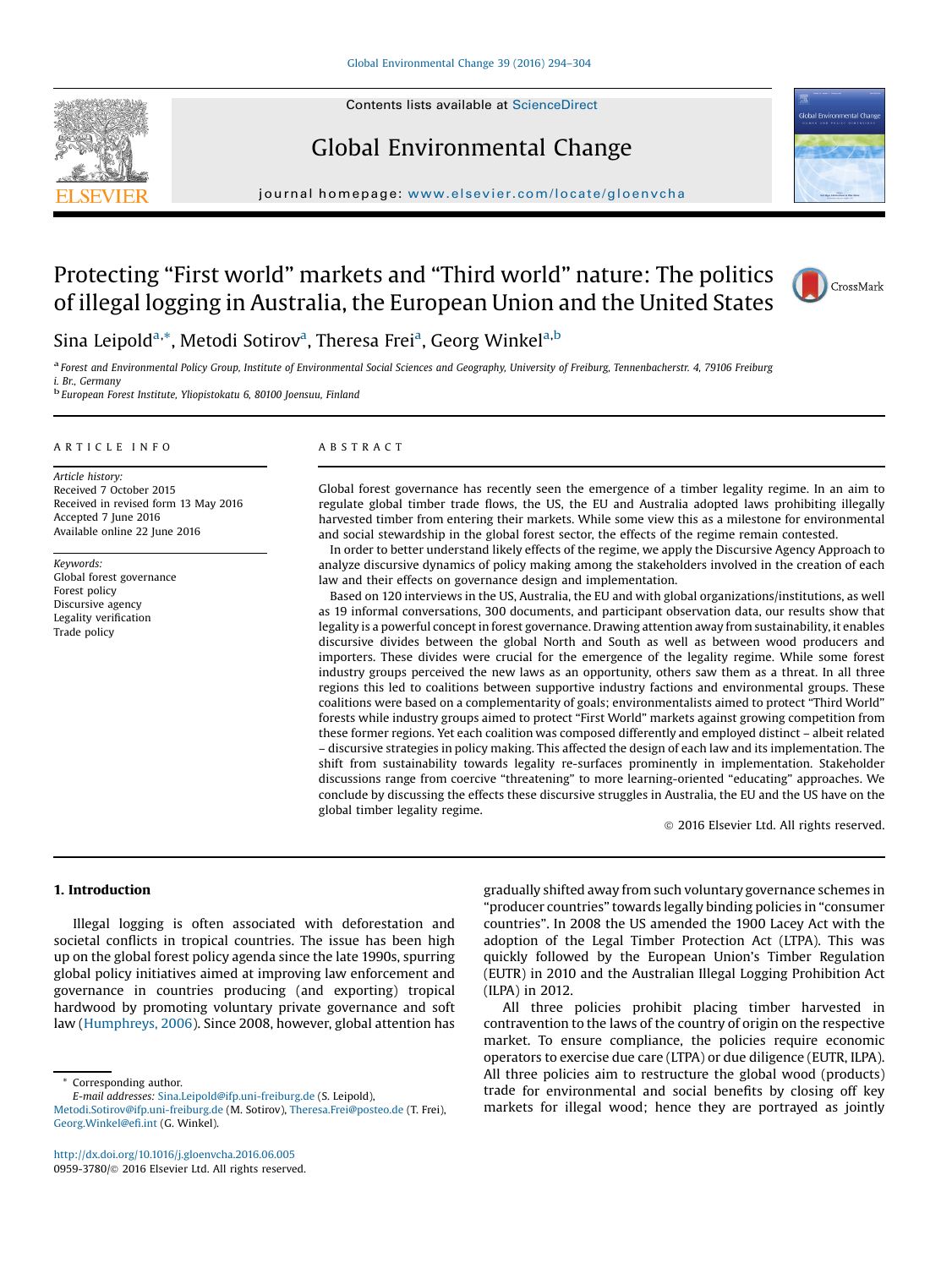constituting an emerging "timber legality regime" ([Bartley,](#page--1-0) 2014; cf. also [Overdevest](#page--1-0) and Zeitlin, 2014).

The importance and effect of this regime are subject to controversial debates. Some portray the regime as potentially compensating for an up-to-date missing global forest convention, with some scholars expecting an enhanced promotion of "environmental and social stewardship in the forest sector" ([Cashore](#page--1-0) and Stone, 2012: 1) or the reinforcement of forest certification ([Overdevest](#page--1-0) and Zeitlin, 2013; Kistenkas, 2013; [Cashore](#page--1-0) and Stone, 2012). Others, however, point out the narrow perspective of legality (instead of sustainability, [Bartley](#page--1-0) 2014) or indicate possible adverse effects such as "disproportionate burdens on smallholders" ([McDermott](#page--1-0) et al., 2015: 8) or incentives for "governments to weaken their laws" [\(Bartley,](#page--1-0) 2014: 105).

According to [Overdevest](#page--1-0) and Zeitlin (2014): "[t]he keys to evaluating the effectiveness of such regime complexes lie in whether progress is made towards achieving the desired performance goals  $[\ldots]$ " (p. 44). As the global timber legality regime emerges from three distinct (supra-)national policies (LTPA, EUTR, ILPA), performance goals are likely to vary across policies and jurisdictions. Such goals and their link to governance and implementation, however, have yet to be systematically analyzed. We argue that without understanding the specific goals of the three distinct policies (in Australia, the EU and the US) that constitute cornerstones of this emerging global regime, and the underlying worldviews and strategies of the involved stakeholders, one cannot assess possible effects of the regime.

The academic literature on the LTPA, the EUTR and the ILPA is dominated by legal studies [\(Saltzman,](#page--1-0) 2008; Pryce 2012; [Levashova,](#page--1-0) 2011; Tanczos, 2011; Waite, 2011; Brack et al., 2012; Fishman and [Obidzinski,](#page--1-0) 2014). Political science literature on illegal logging policies focuses on previously launched soft-law initiatives, such as the EU Forest Law Enforcement, Governance and Trade (FLEGT) Action Plan, their effects in "producer countries" (e.g. Brack, 2005; Attah et al., 2009; Marfo and [Mckeown,](#page--1-0) 2013; Van Heeswijk and Turnhout, 2013; [Overdevest](#page--1-0) and Zeitlin, 2013; Wiersum et al., 2013; [Carodenuto](#page--1-0) and Cerruti, 2014; Nathan et al., 2014; Tegegne et al., 2014; [Nurrochmata](#page--1-0) et al., 2014; McDermott, 2014; Carodenuto and [Ramcilovic-Suominen,](#page--1-0) 2014; Wodschow et al., [2016\)](#page--1-0) and their domestic interaction with forest certification ([Gavrilut](#page--1-0) et al., 2016). Few studies engage with the policy-making processes in the regime's countries of origin. Those who do, focus on the US LTPA [\(Tanczos,](#page--1-0) 2011; Cashore and Stone, 2012, 2014; Leipold and [Winkel,](#page--1-0) 2016b). To fill this research gap, this paper poses three distinct questions:

- 1. Who are the agents that pushed or opposed the new illegal logging policies in Australia, the EU and the US, and how do they compare across the three regions?
- 2. How do policy discourses, and the discursive and governance strategies of supporters and opponents of the respective policies, compare across the three regions?
- 3. What can we learn from comparing the emergence and implementation of illegal logging policies in the US, the EU and Australia regarding the effects of the new global timber legality regime?

Hence, this papers aims to complement the emerging literature on the effects (or influences, cf. [Bernstein](#page--1-0) and Cashore, 2012) of the legality regime, which has so far largely focused on perspectives of the "Global South" (cf. Bartley, 2014; [McDermott](#page--1-0) et al., 2015; Lesniewska and [McDermott,](#page--1-0) 2014; Cashore and Stone, 2014, for a wider regime-perspective cf. [Giessen](#page--1-0) 2013). We offer a comprehensive analysis of the policy-making and emerging implementation in the countries/regions where the regime was constituted.

#### 2. Analytical framework

This paper applies the Discursive Agency Approach (DAA) (Leipold and [Winkel,](#page--1-0) 2013). This approach is rooted in the tradition of interpretive policy analysis (cf. Fischer and [Forester](#page--1-0) 1993; [Yanow,](#page--1-0) 2000) and, more specifically, interpretive discourse analysis. The DAA is an analytical heuristic that partly draws on existing concepts such as Maarten Hajer's concepts of discourse and discourse coalitions [\(Hajer,](#page--1-0) 1995, 2006). In contrast to what can be largely observed in the research practice of interpretive policy discourse analysis [\(Winkel,](#page--1-0) 2012; Leipold, 2014), however, the DAA emphasizes agency in discursive politics instead of focusing predominantly on discursive structures. For this purpose, it offers a comprehensive set of analytical concepts to make agency accessible for empirical analysis.

In line with other interpretive discourse approaches, the DAA understands policy making as a process of agents struggling to establish their particular political truth. Political truth is formed and expressed through policy discourses, which contain problematizations, (policy) solutions and responsibilities. With this emphasis on agents' discursive means of policy making, the DAA may build a bridge towards critical rationalist approaches to policy analysis, similar to efforts made by Arts and [Goverde](#page--1-0) [\(2006\)](#page--1-0) or Winkel and [Leipold](#page--1-0) (2016). To participate in a policy discourse, it is essential for actors to shape and take up specific subject (speaker) positions offered by the discourse to justify why they should have a voice in the matter. Subject positions are closely linked to a certain interpretation of the issue at hand, i.e. the particular political truth reproduced through discourses. Stakeholders create coherent story lines through which they interpret issues and ascribe certain characteristics to agents (themselves and others). In these story lines, agents are defined via a set of characteristics and their strategic practices. Politics, then, is about gaining or losing ground as a relevant speaker in a struggle over interpretations. Being perceived as a relevant speaker offering a relevant political truth in a policy discourse is what is understood as discursive agency. Discursive agency is thereby conceptualized as being "trialectic", i.e. agency unfolds through the dialectic interplay of (discursive) structures and actors while being interpreted by the researcher (cf. e.g. Foucault, 1982; Laclau and Mouffe, 1985, 1990; [Fairclough,](#page--1-0) [2003,](#page--1-0) 2005). The DAA hence analyzes policy making through the eyes of involved stakeholders and attempts to understand how their interpretations develop a collective logic and dynamic – the discourse – that shapes political outcomes and implementation practices. This discourse on policy outcomes and implementation, in turn, influences perceptions of governance effectiveness.

To achieve discursive agency, agents strategically engage in the management of political debates (Leipold and [Winkel,](#page--1-0) 2013). They engage in a discourse by ascribing particular (individual and/or positional) characteristics to themselves and others, thereby creating subject positions. In doing so agents employ distinct strategic practices to create and institutionalize their preferred political truth and their associated policy identity. First, coalition building refers to the strategic alignment of different agents through shared story lines. Second, discursive strategies encompass all language and symbol-bound activities that aim to create (or prevent) the need for (specific) policy intervention. Finally, governance strategies (and the closely related organizational strategies) target a restructuring of governance arrangements, including the organization of the state and bureaucracy to the perceived advantage of a specific agent (cf. Leipold and [Winkel,](#page--1-0) [2016a](#page--1-0), for a comprehensive list of strategies see [Leipold](#page--1-0) and [Winkel,](#page--1-0) 2013; an early version can be found in [Winkel](#page--1-0) 2013).